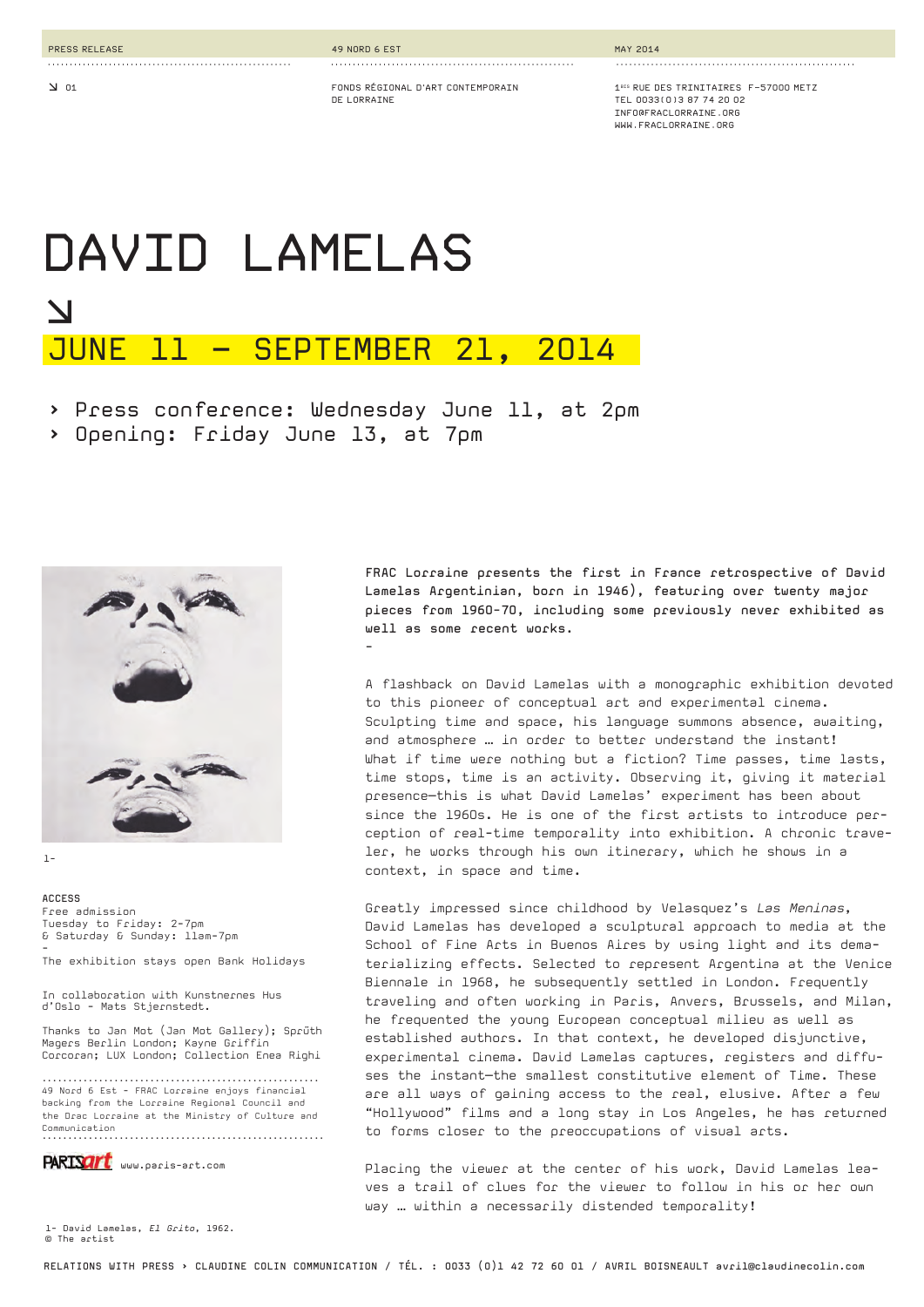#### **49 NORD 6 EST**

#### **MAY 2014**

**FONDS RÉGIONAL D'ART CONTEMPORAIN DE LORRAINE**

**........................................................** 

**1BIS RUE DES TRINITAIRES F-57000 METZ WWW.FRACLORRAINE.ORG**

**........................................................** 



**........................................................** 

1-

#### **This summer!**

#### PERFORMANCE / THURSDAY JULY 24, 8:30 PM

Presented as part of Metz en fête

*WEIGHTLESS DAYS* [1] **A. Detanico, R. Lain, M. Matsumoto, T. Yazaki** Travel into the heart of fleeting landscapes, where images, colors, sounds, light, and bodies seem suspended in weightlessness.

#### PERFORMANCE / SATURDAY SEPT 20, 2:30, 4 AND 5:30 PM

Presented as part of the European Heritage Days

*LE SILENCE DE L'ABANDON* **Khouloud Yassine**

Experience the presence and the absence of the other, in close proximity, without eliciting it… The intensity of diverse perspectives.

Info & réservation : info@fraclorraine.org

### **Residencies 2014**

# WRITER'S RESIDENCY / **Philippe Artières, historian** [2]

The first residency extended, with the support of the Centre National du Livre (CNL), to an atypical historian, Director of Research at the Centre National de la Recherche Scientifique (CNRS), who focuses on mining and forestry in the Lorraine region. His research is going to be presented at the beginning of the academic year 2014 in the form of interdisciplinary seminars for college students, as well as in the form of an installation in the FRAC Lorraine building.

#### $\overline{3}$ -

#### AIR NORD EST RESIDENCY 2014 / **Joséphine Kaeppelin, artist** [3]

Dans le cadre du programme annuel de résidences interrégionales destiné à la promotion et l'accompagnement des artistes vivant ou travaillant sur le territoire du Grand Est, Joséphine Kaeppelin sera en résidence au Frac Lorraine en octobre 2014. Née en 1985, elle vit et travaille à Strasbourg. www.josephinekaeppelin.com

## INTERNATIONAL WRITER'S RESIDENCY / **Andreja Borin, curator**

Curator of the Maribor Art Gallery in Maribor, Slovenia, Andreja Borin will be writer-in-residence in August 2014 in order to reflect on the FRAC Lorraine collection with the purpose of developing an exhibition featuring, although not exclusively, works from the collection. This reflection will be the basis of an exhibition in 2015 at the Maribor Art Gallery.



#### 2-